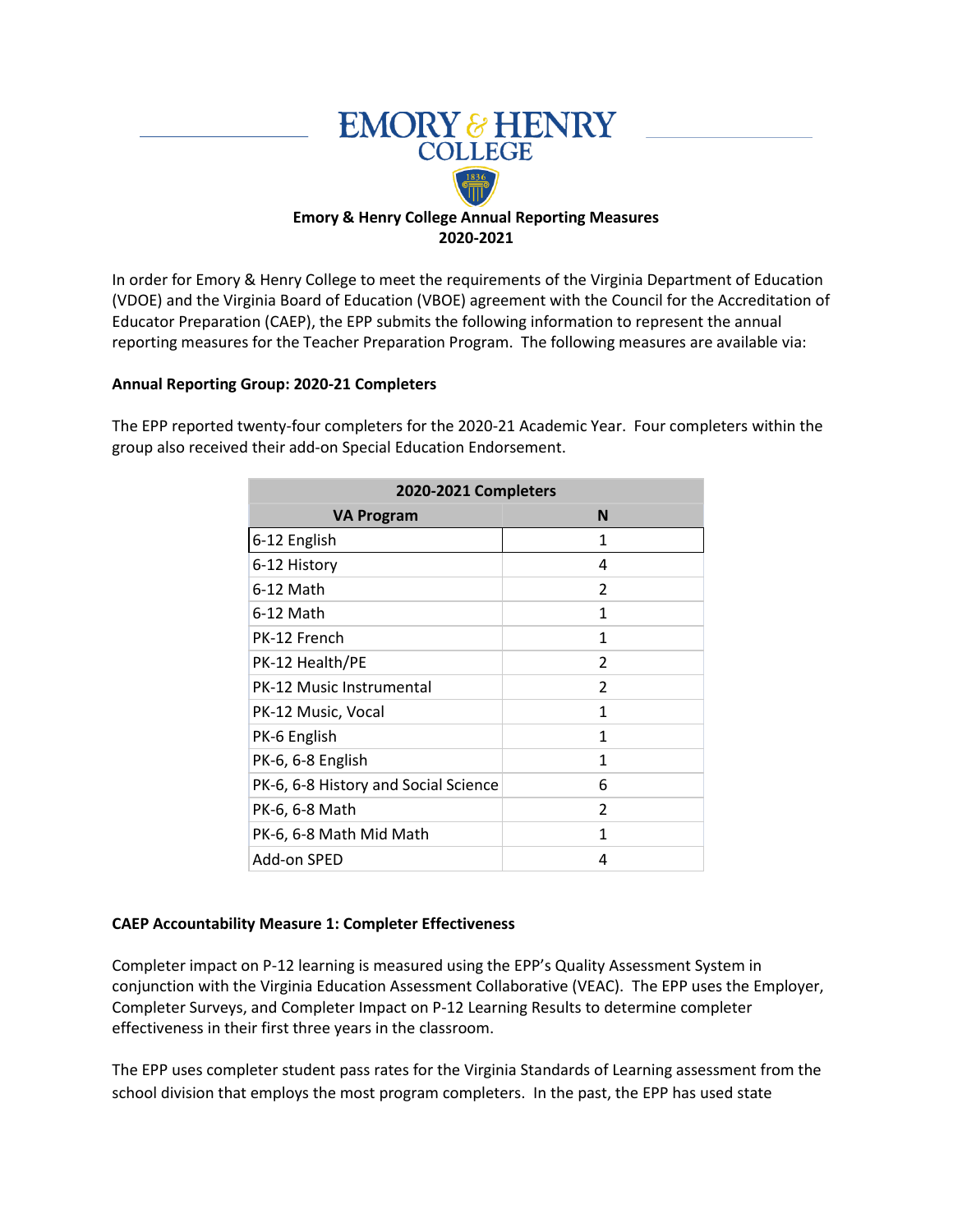standardized test scores and completer overall pass rates as an indicator of completer effectiveness. It should be noted, that there were more than five completers employed by the school division, but only five had standardized test results as other completers were teaching in subject areas that did not have a standardized test. In reviewing the data with the division testing coordinator, the EPP noted that **given the COVID-19 pandemic**, data was not what the EPP nor the school division usually is able to report. In discussions between the EPP and school division testing coordinator, the results for all teachers were not as good as before the pandemic and could be attributed to **learning loss** from the previous 2019- 2020 school year when schools were not in-person for most school divisions. For the 2021-22 school year, the school division will be using growth assessments to determine student learning outcomes from the beginning of the year to the end of the year, and the EPP believes that this will be an additional source of P-12 learning data that will help determine completer impact.

|                  | 2019-2021 Completer Standardized Test Pass Rates |                       |                                   |           |                              |  |  |  |
|------------------|--------------------------------------------------|-----------------------|-----------------------------------|-----------|------------------------------|--|--|--|
| <b>Completer</b> | <b>Endorsement Area</b>                          | Year of<br>Completion | <b>Years of</b><br><b>Service</b> |           | Subject Taught 2021 SOL Data |  |  |  |
| 1                | PK-6, 6-8 Math                                   | Summer 2019           | $\mathfrak{p}$                    | Math 8    | 50%                          |  |  |  |
| 2                | 6-12 Math                                        | <b>Fall 2020</b>      |                                   | Math 8    | 46%                          |  |  |  |
| 3                | 6-12 Biology                                     | Spring 2020           | 2                                 | Biology   | 71%                          |  |  |  |
| 4                | 6-12 English                                     | <b>Fall 2019</b>      | 2                                 | English 6 | 76%                          |  |  |  |
| 5                | PK-, 6-8 English                                 | <b>Fall2019</b>       | 2                                 | Math 6    | 65%                          |  |  |  |

2020-21 Employer Survey indicates that employers believed that Emory & Henry College Completers were mostly ready to fully ready (overall mean score of 4.77) for their work in the classroom. Specifically, the VEAC Employer Survey item asks employers, "Based on your experiences with this teacher, what best describes the extent to which they were ready to meet the needs of students in your school?" Respondent employers could respond:

- 5 Fully ready (able to have an immediate impact on student learning),
- 4 Mostly ready (able to successfully meet the needs of most students)
- 3 Moderately ready (in order to be successful, needed additional training, support, and coaching beyond what is typically provided to beginning teachers)
- 2 Minimally ready (limited success meeting the needs of students and improving outcomes even with additional supports) or
- 1 Not ready (unable to meet the needs of students even with additional supports).

Item G addresses employers rating the completer's ability to impact P-12 learning with 2020-21 completers mean score 3.57 indicating that program completers were between "moderately ready" and "mostly ready." This scores were higher than the overall mean scores for all institutions included in the VEAC survey.

The EPP has determined that these results indicate that completers were able to contribute to P-12 learning growth and effectively apply their professional knowledge and skills, and teacher dispositions.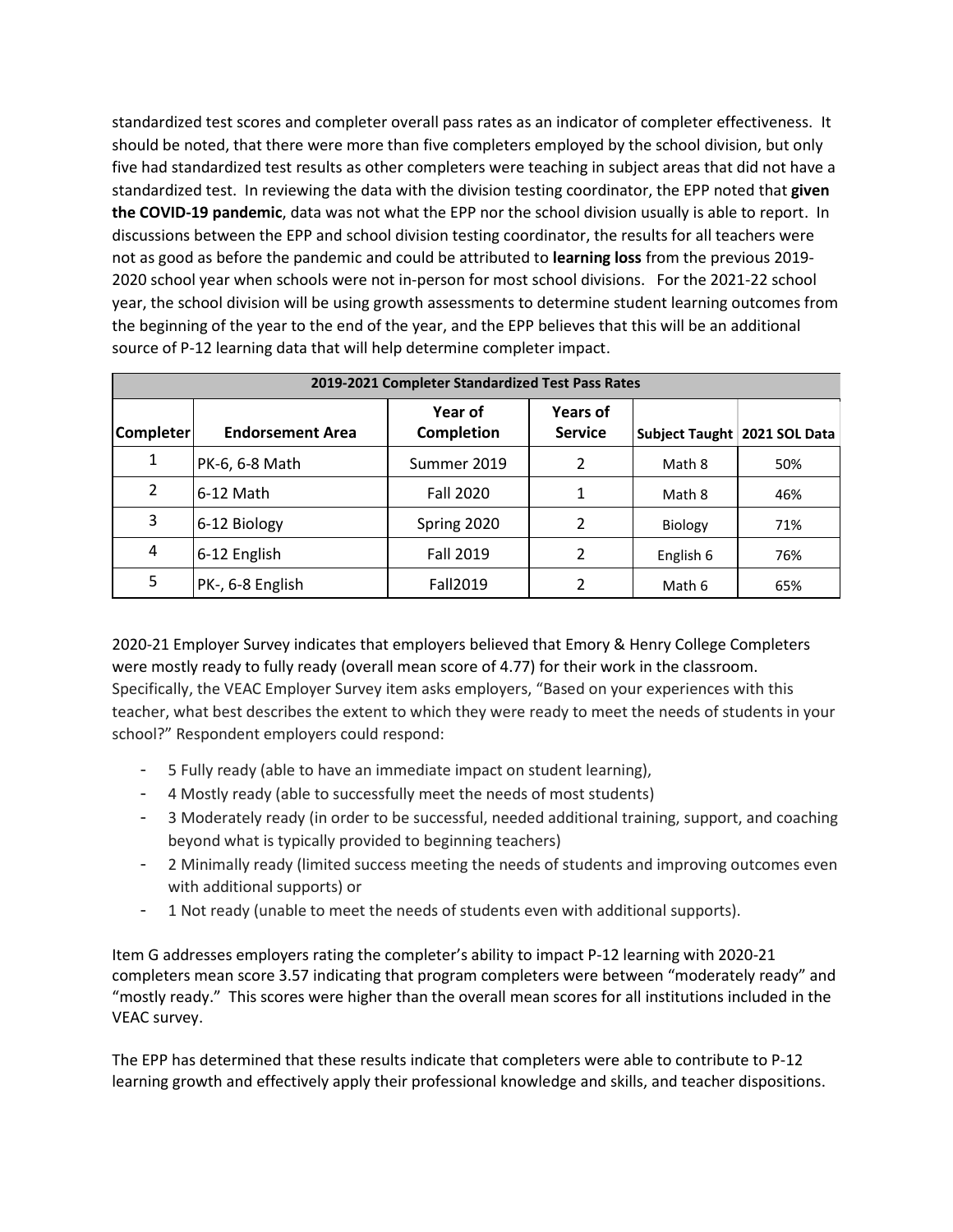With low N values for each endorsement program, the EPP was not able to identify any trends by program.

| Item                                                                                                                                                                                                                                                                       | <b>EPP Mean</b> | <b>EPP N</b> | <b>VEAC</b><br>Mean | <b>VEAC</b><br>Mean -<br>95% CI | <b>VEAC</b><br>$Mean +$<br>95% CI | <b>VEAC</b><br>N <sub>1</sub> |
|----------------------------------------------------------------------------------------------------------------------------------------------------------------------------------------------------------------------------------------------------------------------------|-----------------|--------------|---------------------|---------------------------------|-----------------------------------|-------------------------------|
| A: Demonstrates an<br>understanding of the<br>curriculum, subject<br>content, and the<br>developmental needs of<br>students by providing<br>relevant learning<br>experiences.                                                                                              | 3.55            | 31           | 3.37                | 3.34                            | 3.40                              | 1,328                         |
| B: Plans using state<br>standards, the school's<br>curriculum, effective<br>strategies, resources, and<br>data to meet the needs of<br>all students.                                                                                                                       | 3.53            | 30           | 3.35                | 3.32                            | 3.38                              | 1,326                         |
| C: Effectively engages<br>students in learning by<br>using a variety of<br>instructional strategies in<br>order to meet individual<br>learning needs.                                                                                                                      | 3.55            | 31           | 3.36                | 3.33                            | 3.40                              | 1,328                         |
| D: Systematically gathers,<br>analyzes, and uses all<br>relevant data to measure<br>student academic<br>progress, guide<br>instructional content and<br>delivery methods, and<br>provide timely feedback<br>to both students and<br>parents throughout the<br>school year. | 3.38            | 29           | 3.22                | 3.19                            | 3.26                              | 1,321                         |
| E: Uses resources,<br>routines, and procedures<br>to provide a respectful,<br>positive, safe, student<br>centered environment<br>that is conducive to<br>learning.                                                                                                         | 3.55            | 31           | 3.44                | 3.40                            | 3.47                              | 1,330                         |
| F: Maintains a<br>commitment to                                                                                                                                                                                                                                            | 3.55            | 31           | 3.48                | 3.44                            | 3.51                              | 1,330                         |

# **Emory & Henry College VEAC Employer Survey 2020-2021**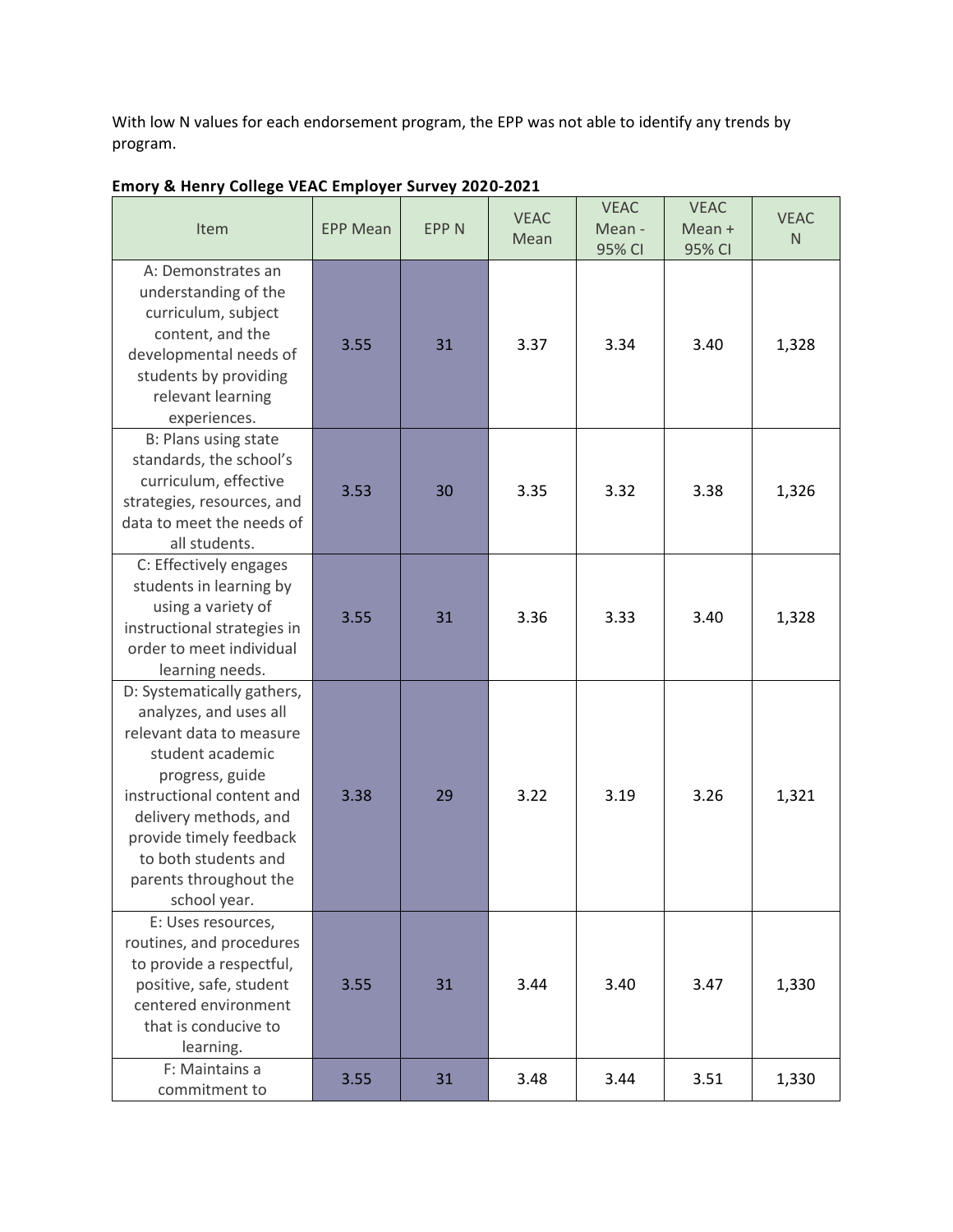| professional ethics,<br>communicates effectively,<br>and takes responsibility<br>for and participates in<br>professional growth that<br>results in enhanced<br>student learning. |      |    |      |      |      |       |
|----------------------------------------------------------------------------------------------------------------------------------------------------------------------------------|------|----|------|------|------|-------|
| G: Work results in<br>acceptable, measurable,<br>and appropriate student<br>academic progress.                                                                                   | 3.57 | 30 | 3.32 | 3.28 | 3.35 | 1,324 |
| H: Selects technologies,<br>informed by research, to<br>promote learning for all<br>students.                                                                                    | 3.48 | 31 | 3.37 | 3.34 | 3.40 | 1,325 |
| I: Integrates technology<br>into instructional<br>materials.                                                                                                                     | 3.42 | 31 | 3.44 | 3.41 | 3.47 | 1,327 |
| J: Brings multiple<br>perspectives to<br>instruction, including the<br>learners' personal, family,<br>and community<br>experiences / norms.                                      | 3.43 | 30 | 3.32 | 3.28 | 3.35 | 1,321 |
| K: Integrates diverse<br>language and cultures<br>into instruction to<br>promote the value of<br>multilingual /<br>multicultural perspectives                                    | 3.27 | 30 | 3.25 | 3.22 | 3.28 | 1,272 |
| L: Collaborates with the<br>learning community to<br>meet the needs of all<br>learners and contribute to<br>a supportive culture.                                                | 3.48 | 31 | 3.40 | 3.37 | 3.43 | 1,328 |
| M: Uses assessment<br>results to inform and<br>adjust practice.                                                                                                                  | 3.41 | 29 | 3.29 | 3.25 | 3.32 | 1,321 |
| N: Engages in reflective<br>practice.                                                                                                                                            | 3.45 | 31 | 3.36 | 3.33 | 3.40 | 1,322 |

Additionally, VEAC surveyed completers as to how they felt about their effectiveness after completing the program. 2020-21 Completer Survey indicates that alumni believed that the EPP prepared them to feel that they were "mostly ready" (overall mean score of 4.71) for their work in the classroom. Respondent completers could respond to the survey using the following indicators:

- 5 Fully ready (able to have an immediate impact on student learning),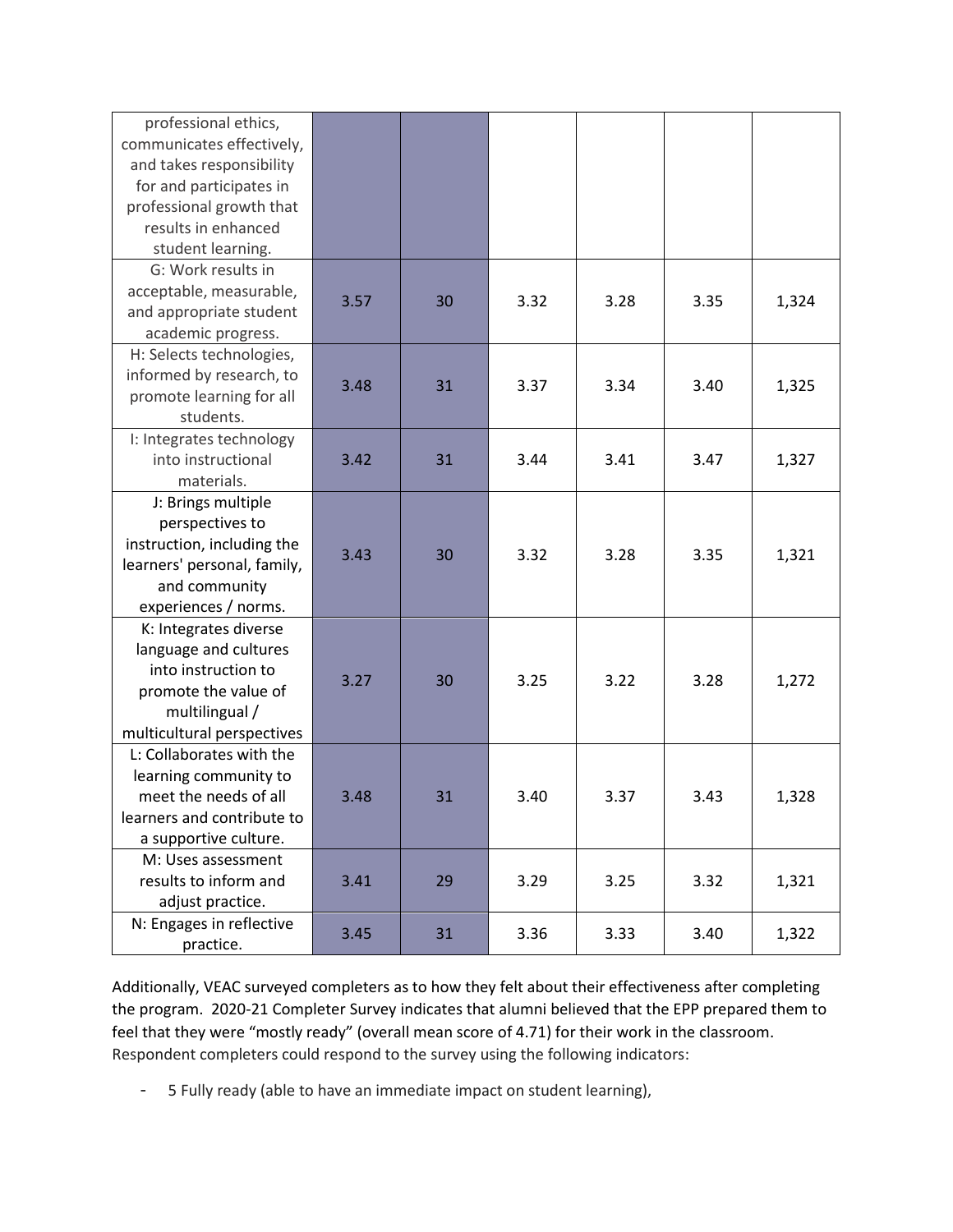- 4 Mostly ready (able to successfully meet the needs of most students)
- 3 Moderately ready (in order to be successful, needed additional training, support, and coaching beyond what is typically provided to beginning teachers)
- 2 Minimally ready (limited success meeting the needs of students and improving outcomes even with additional supports) or
- 1 Not ready (unable to meet the needs of students even with additional supports).

Completer mean score ratings were above a 3 indicating that they felt they were "moderately ready" to "mostly ready" in all reporting categories. P-12 learning outcomes are addressed by item G, which mean score (3.24) indicated that completers felt they were "moderately ready" to "mostly ready" when impacting P-12 learner outcomes.With low N values for each endorsement program, the EPP was not able to identify any trends by program.

| ----o- ---<br>Item                                                                                                                                                                                                               | <b>EPP Mean</b> | <b>EPPN</b> | <b>VEAC</b><br>Mean | <b>VEAC</b><br>Mean -<br>95% CI | <b>VEAC</b><br>Mean +<br>95% CI | <b>VEAC</b><br>N |
|----------------------------------------------------------------------------------------------------------------------------------------------------------------------------------------------------------------------------------|-----------------|-------------|---------------------|---------------------------------|---------------------------------|------------------|
| A: Demonstrates an<br>understanding of the<br>curriculum, subject<br>content, and the<br>developmental needs of<br>students by providing<br>relevant learning<br>experiences.                                                    | 3.32            | 41          | 3.31                | 3.28                            | 3.33                            | 1,367            |
| B: Plans using state<br>standards, the school's<br>curriculum, effective<br>strategies, resources, and<br>data to meet the needs of<br>all students.                                                                             | 3.22            | 41          | 3.25                | 3.22                            | 3.28                            | 1,359            |
| C: Effectively engages<br>students in learning by<br>using a variety of<br>instructional strategies in<br>order to meet individual<br>learning needs.                                                                            | 3.39            | 41          | 3.37                | 3.34                            | 3.40                            | 1,371            |
| D: Systematically gathers,<br>analyzes, and uses all<br>relevant data to measure<br>student academic<br>progress, guide<br>instructional content and<br>delivery methods, and<br>provide timely feedback<br>to both students and | 3.15            | 40          | 3.13                | 3.09                            | 3.16                            | 1,367            |

### **Emory & Henry College VEAC Completer Survey 2020-2021**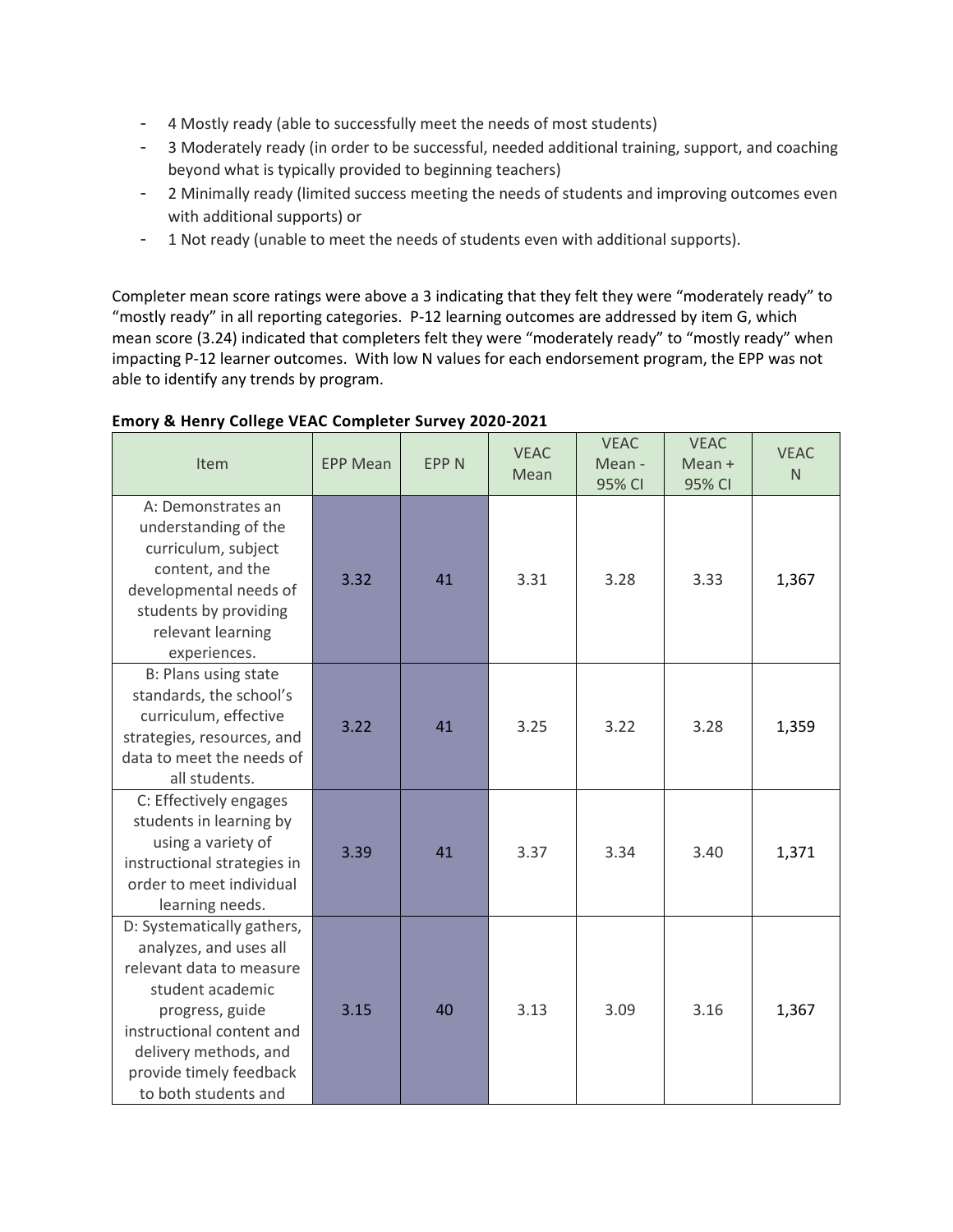| parents throughout the<br>school year.                                                                                                                                                                              |      |    |      |      |      |       |
|---------------------------------------------------------------------------------------------------------------------------------------------------------------------------------------------------------------------|------|----|------|------|------|-------|
| E: Uses resources,<br>routines, and procedures<br>to provide a respectful,<br>positive, safe, student<br>centered environment<br>that is conducive to<br>learning.                                                  | 3.41 | 41 | 3.49 | 3.46 | 3.52 | 1,371 |
| F: Maintains a<br>commitment to<br>professional ethics,<br>communicates effectively,<br>and takes responsibility<br>for and participates in<br>professional growth that<br>results in enhanced<br>student learning. | 3.61 | 41 | 3.59 | 3.57 | 3.62 | 1,369 |
| G: Work results in<br>acceptable, measurable,<br>and appropriate student<br>academic progress.                                                                                                                      | 3.24 | 41 | 3.27 | 3.23 | 3.30 | 1,368 |
| H: Selects technologies,<br>informed by research, to<br>promote learning for all<br>students.                                                                                                                       | 3.34 | 41 | 3.27 | 3.24 | 3.31 | 1,364 |
| I: Integrates technology<br>into instructional<br>materials.                                                                                                                                                        | 3.44 | 41 | 3.38 | 3.35 | 3.42 | 1,369 |
| J: Brings multiple<br>perspectives to<br>instruction, including the<br>learners' personal, family,<br>and community<br>experiences / norms.                                                                         | 3.27 | 41 | 3.30 | 3.26 | 3.33 | 1,366 |
| K: Integrates diverse<br>language and cultures<br>into instruction to<br>promote the value of<br>multilingual /<br>multicultural perspectives                                                                       | 2.93 | 41 | 3.02 | 2.98 | 3.06 | 1,355 |
| L: Collaborates with the<br>learning community to<br>meet the needs of all<br>learners and contribute to<br>a supportive culture.                                                                                   | 3.29 | 41 | 3.32 | 3.28 | 3.35 | 1,366 |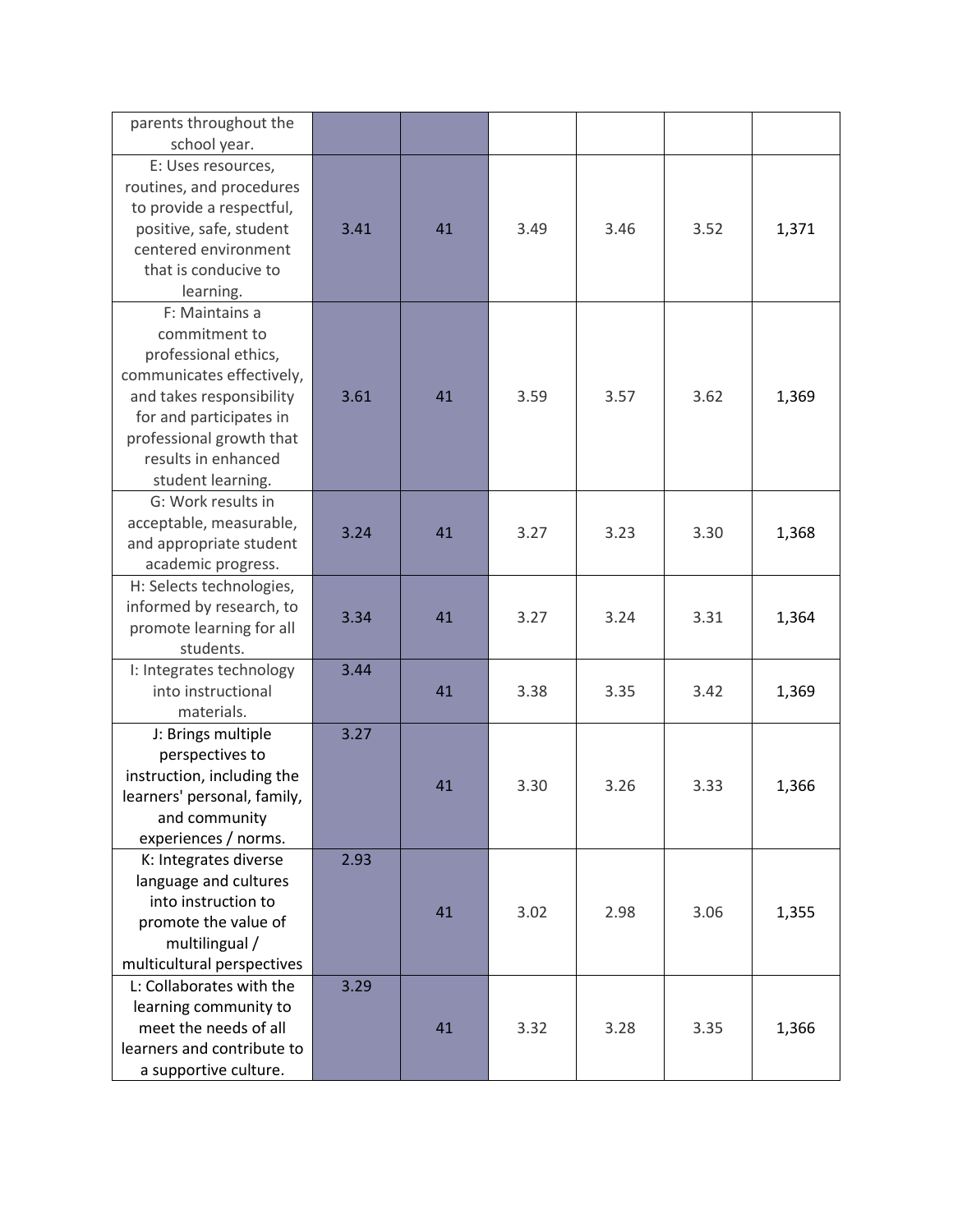| M: Uses assessment       | 3.20 |    |      |      |      |       |
|--------------------------|------|----|------|------|------|-------|
| results to inform and    |      | 41 | 3.27 | 3.23 | 3.30 | 1,364 |
| adjust practice.         |      |    |      |      |      |       |
| N: Engages in reflective | 3.41 | 41 | 3.43 | 3.40 | 3.46 | 1,368 |
| practice.                |      |    |      |      |      |       |

#### **CAEP Accountability Measure 2: Satisfaction of Employers and Stakeholder Involvement**

Employers of 2020-21 completers rated their overall satisfaction with completers as a 4.77. This mean score was higher than the scores for all VEAC surveyed employers that included other institutions. Data disaggregated by item is presented under CAEP Accountability Measure 1.

**Overall Satisfaction Scaled Descriptive of EHC Employer Survey Results**

|                             | Mean | Standard<br><b>Deviation</b> | Standard<br>Error | Lower 95%<br>CI from<br>Mean | Upper 95%<br>CI from<br>Mean | N     |
|-----------------------------|------|------------------------------|-------------------|------------------------------|------------------------------|-------|
| Emory &<br>Henry<br>College | 4.77 | .42                          | 0.07              | 4.62                         | 4.92                         | 31    |
| All VEAC                    | 4.52 | .72                          | .020              | 4.48                         | 4.55                         | 1,338 |

The EPP meets annually with the Teacher Preparation Advisory Council (TPAC) in order to collaborate with stakeholders. Stakeholders help to inform EPP practices. In February 2021 the TPAC group met to discuss the EPPs work over the course of the year. Additionally, the committee split into break out groups to discuss teacher recruitment and retention, how to better train clinical faculty mentors, building partnerships, and how to measure effectiveness of completers. These meetings can be evidenced by the 2021 TPAC Meeting Notes upon request.

#### **TPAC Meeting Agenda – February 2021**



**Teacher Preparation Program Advisory Committee (TPAC) February 11th, 2021 4:00PM-6:00PM Via ZOOM**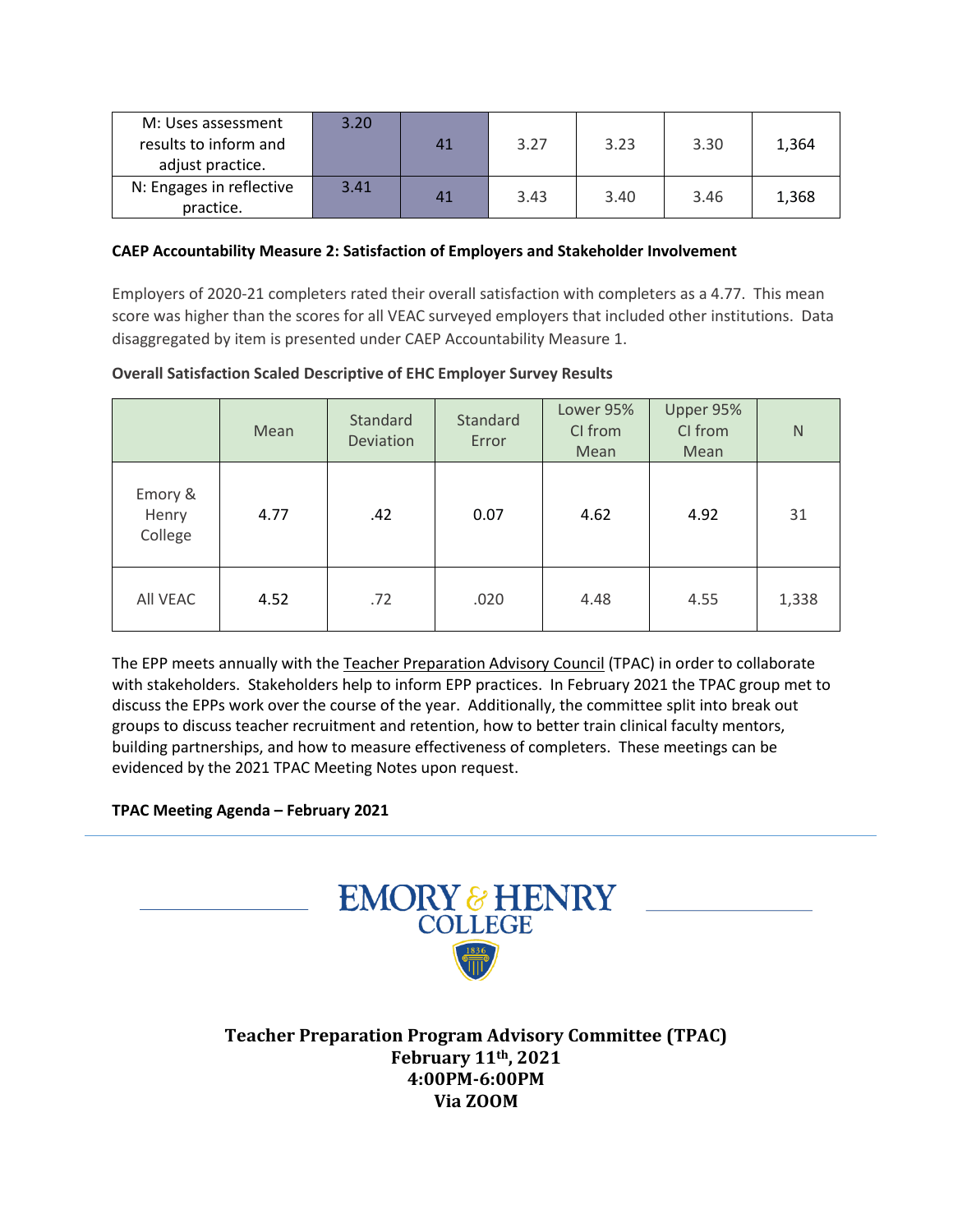- 1. Introductions Department Chair
- 2. Welcome Emory & Henry College President
- 3. Announcements
	- a. Summer Scholars June 14-18 Virtual
	- b. Bartlett-Crowe Field Station News
	- c. STEM Initiatives
- 4. Memoranda of Understanding with Educational Partners
- 5. Update on the EHC Teacher Preparation Program (EPP)
	- a. Approved Programs
- 6. CAEP Accreditation Site Visit February 21-23, 2021
	- a. Terminology
	- b. Program Impact Data Collected to Drive Programmatic Decisions
- 7. Small Group Discussion Topics
	- a. Collection of Data Impact on P-12 Learners
	- b. Recruiting Future Teachers & Hard to Staff Areas
	- c. Inspiring Teachers that are Representative of the K-12 Population
- 8. Suggestions/Concerns/Needs of Educational Partners
- 9. Adjournment

Materials Included in Packet

- 2021 Teacher Preparation Handbook
- CAEP Definitions
- 8 Measures of Program Impact

## **CAEP Accountability Measure 3: Candidates' Competency at Program Completion**

The EPP uses multiple measures to determine candidate competency at the end of program completion. **The EPP reported that of the 24 candidates there was a 100% completion for 2020-21 Academic Year**.

Emory & Henry College teacher preparation students must meet the following requirements in order to be admitted as candidates to the teacher preparation program:

- Maintain an overall 2.75 GPA; 3.0 or higher for M. Ed. Initial Licensure
- Earn a 2.75 GPA; 3.0 or higher in the major.
- Successful Completion (passing scores) of State Mandated Assessments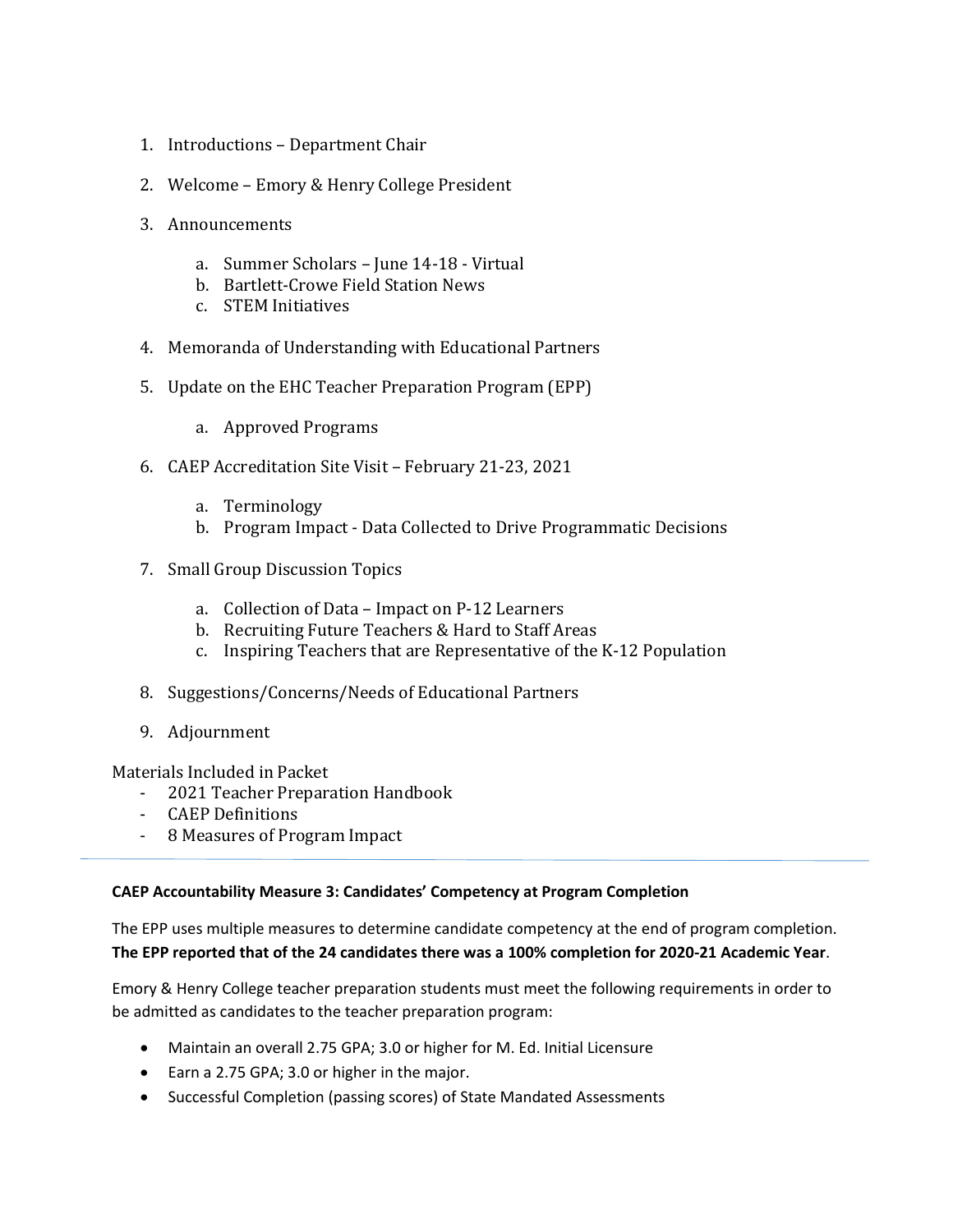Successful Completion of Program Interview in Junior year

Candidate competency within their respective content areas can be measured by EPP pass rates on the content specific assessments required by the Virginia Department of Education. **The EPP's 2020-21 candidates had a 100% pass rate on the Praxis II.** The EPP Title II report is evidence of assessment pass rates and can be found on the EPP website.

As an additional measure of candidates' competency, The Midterm and Final Evaluation of Student Teachers for Clinical Faculty and College Supervisors is a data collection instrument modeled after Virginia's 2011 *The Virginia Department of Education Uniform Performance Standards and Evaluation Criteria for Teachers*. The Uniform Performance Standards define what teachers should know and be able to do, and they establish a foundation upon which all aspects of teacher development from teacher education to induction and ongoing professional development can be aligned. This Midterm and Final Evaluation Form is used by the clinical intern, the clinical faculty, and the college supervisor during the practicum experience and the student teaching semester.

The Midterm and Final Evaluation Form consists of six performance standards:

- 1. Professional Knowledge,
- 2. Instructional Planning,
- 3. Instructional Delivery,
- 4. Assessment of and for Learning,
- 5. Learning Environment and
- 6. Professionalism.

Each of these performance standards has accompanying objectives. Ratings for standards and objectives are 1 "Needs Improvement," 2 "Developing/Emerging," 3 "Satisfactory/Meets Expectations," and 4 "Exemplary/Exceeds Expectation."

These performance standards are used in two distinct surveys that provide the EPP with evidence of the candidates' competency at program completion. The candidate uses the Self-Evaluation to self-assess their competency using the VDOE standards; and the clinical faculty and college supervisor use the same standards to determine he candidates' competency.

2020-21 candidate results determined that clinical faculty, college supervisor, and student teachers mean results all indicated that candidates were Proficient (3.00) or higher in all reporting categories. With low N values for each endorsement program, the EPP was not able to identify any trends by program.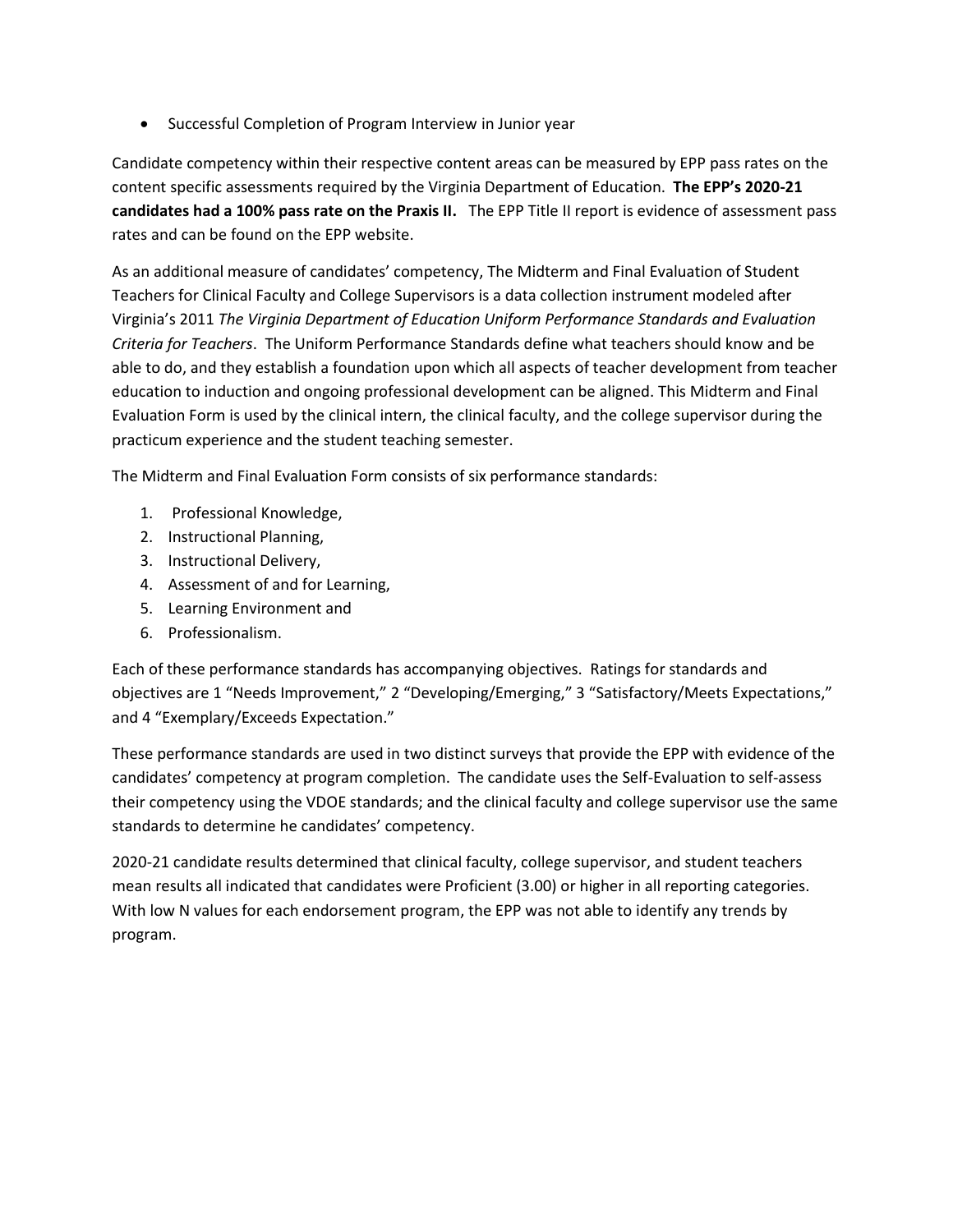

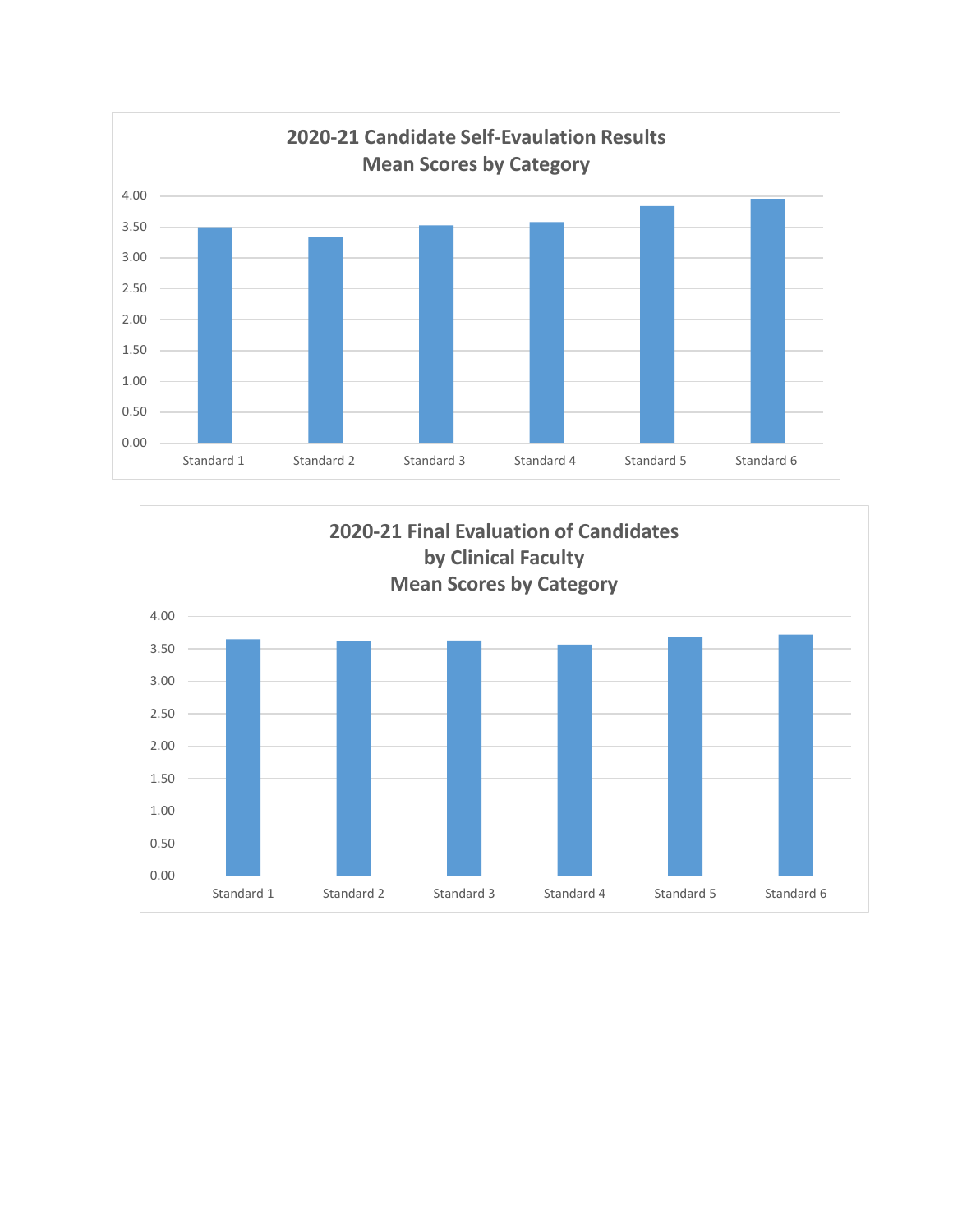

The Disposition Survey is completed by Education Division faculty and staff during Exit Interviews. Before the survey is completed, faculty discuss with the candidate any areas of concern and offer feedback and guidance. During Exit Interviews, one faculty member interviews candidates after they have completed their student teaching semester. Before this interview, the faculty and staff have reviewed evaluations of the candidate in order to address any areas of concern or commendation.

The Disposition Survey requires participants to respond to a series of questions that have Education Division faculty and staff to rate the candidate as (1) needs improvement, (2) developing/emerging, (3) satisfactory/meets expectations, or (4) exemplary/exceeds expectations.

- Shows passion and enthusiasm in teaching and working with children.
- Demonstrates integrity and honesty, and meets ethical expectations.
- Is flexible and responsive to change.
- Works collaboratively with peers, colleagues, and families.
- Demonstrates a commitment to continued learning, reflection, and self-assessment.
- Values student achievement and learning of all students.
- Demonstrates the ability to focus during the learning process and respond positively to suggestions for improvement.
- Demonstrates punctuality, attendance, and ability to meet deadlines.
- Demonstrates determination and persistence in overcoming obstacles.
- Has a positive attitude.

2020-21 Completer Disposition Results indicate mean scores in all reporting categories were above the satisfactory/meets expectation rating. With low N values for each endorsement program, the EPP was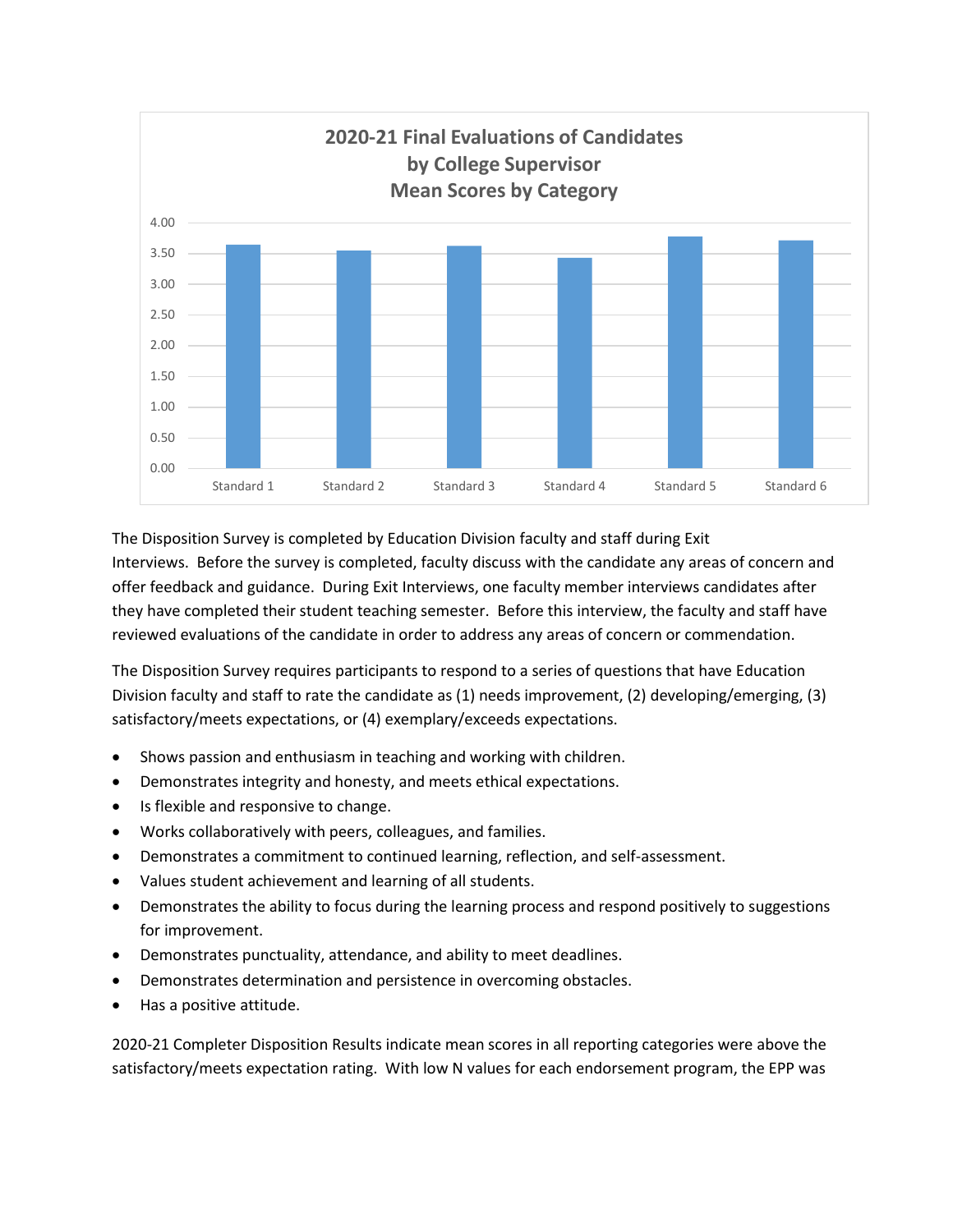not able to identify any trends by program. The EPP believes this results indicate that completers meet expectations when exhibiting dispositions of an effective teacher.



These evaluations are used with coursework assessments and VDOE licensure requirements are used to determine if candidates are recommended for licensure.

### **CAEP Accountability Measure 4: Ability of completers to be hired**

**The EPP is able to report that 100% of the 2020-21 program completers were hired into teaching positions.** Of those positions, twenty-one were hired in Virginia, two were hired in North Carolina, and one was hired in Tennessee.

| <b>Endorsement Area</b>              | County                | <b>State</b> |
|--------------------------------------|-----------------------|--------------|
| PK-6, 6-8 Math                       | Charlotte-Mecklenburg | <b>NC</b>    |
| PK-12 Health/PE                      | Wythe                 | VA           |
| 6-12 History                         | Giles                 | VA           |
| PK-6, 6-8 History and Social Science | Washington            | VA           |
| 6-12 History                         | Carroll               | VA           |
| <b>PK-12 Music Instrumental</b>      | <b>Covington City</b> | VA           |
| 6-12 History                         | Montgomery            | VA           |
| 6-12 Math                            | Washington            | VA           |
| PK-6, 6-8 History and Social Science | Washington            | VA           |
| 6-12 English                         | Montgomery            | VA           |
| PK-6, 6-8 History and Social Science | Washington            | VA           |
| PK-12 French                         | Floyd                 | VA           |
| PK-12 Music, Vocal                   | Franklin              | VA           |

#### **2020-21 Completers Hired**